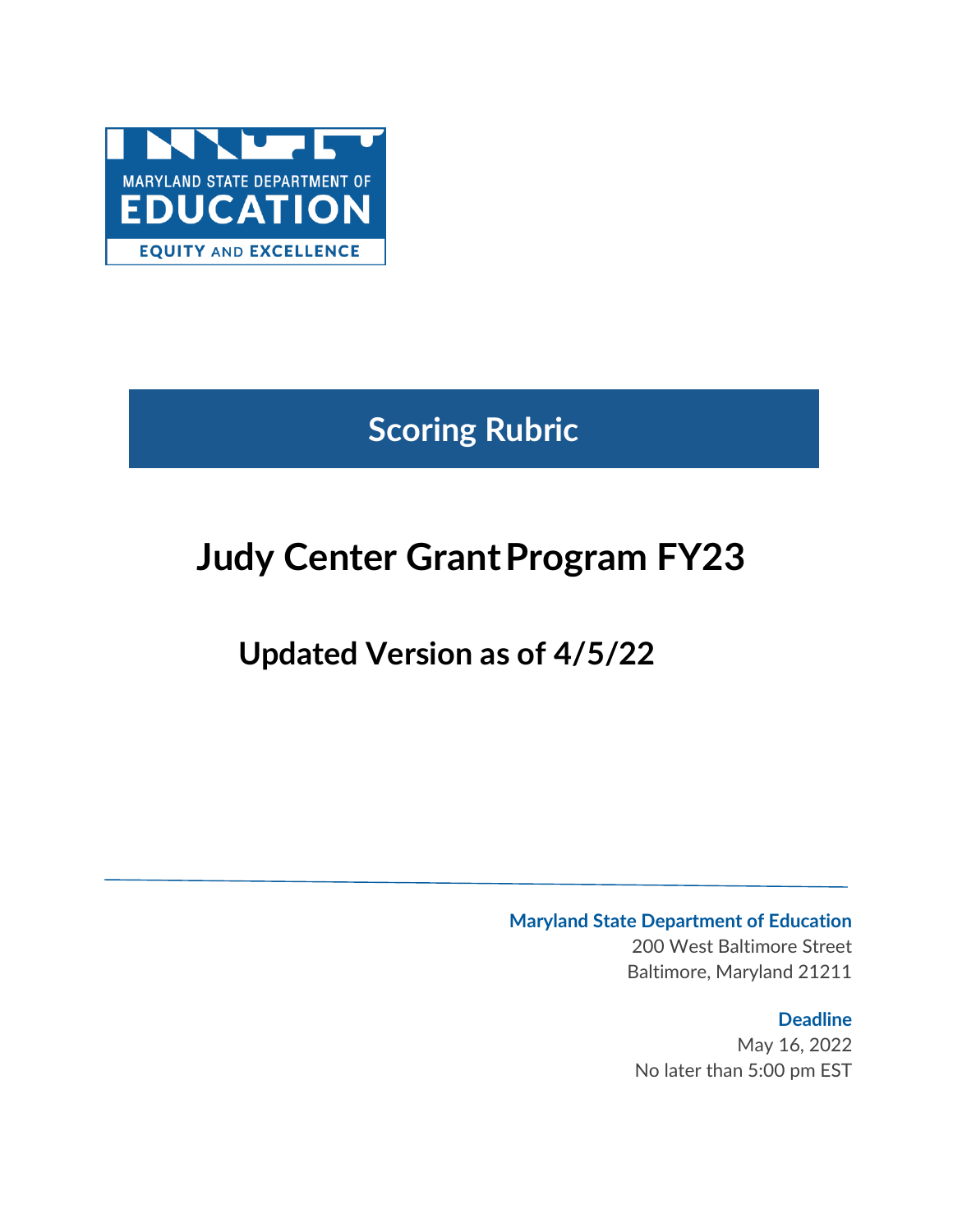#### **MARYLAND STATE DEPARTMENT OF EDUCATION**

#### **Mohammed Choudhury**

State Superintendent of Schools Secretary-Treasurer, Maryland State Board of Education

# **Deann M. Collins, Ed D.**

Deputy Superintendent, Teaching and learning

### **Steven Hicks**

Assistant State Superintendent, Division of Early Childhood Education

#### **Larry Hogan**

Governor

#### **MARYLAND STATE BOARD OF EDUCATION**

# **Clarence C. Crawford**

President, Maryland State Board of Education

Charles R. Dashiell, Jr., Esq. (Vice President)

Shawn D. Bartley, Esq.

Gail Bates

Chuen-Chin Bianca Chang

Susan J. Getty, Ed.D.

Vermelle Greene, Ph.D.

Jean C. Halle

Dr. Joan Mele-McCarthy

Rachel L. McCusker

Lori Morrow

Brigadier General Warner I. Sumpter (Ret.)

Holly C. Wilcox, Ph.D.

Kevin Bokoum (Student Member)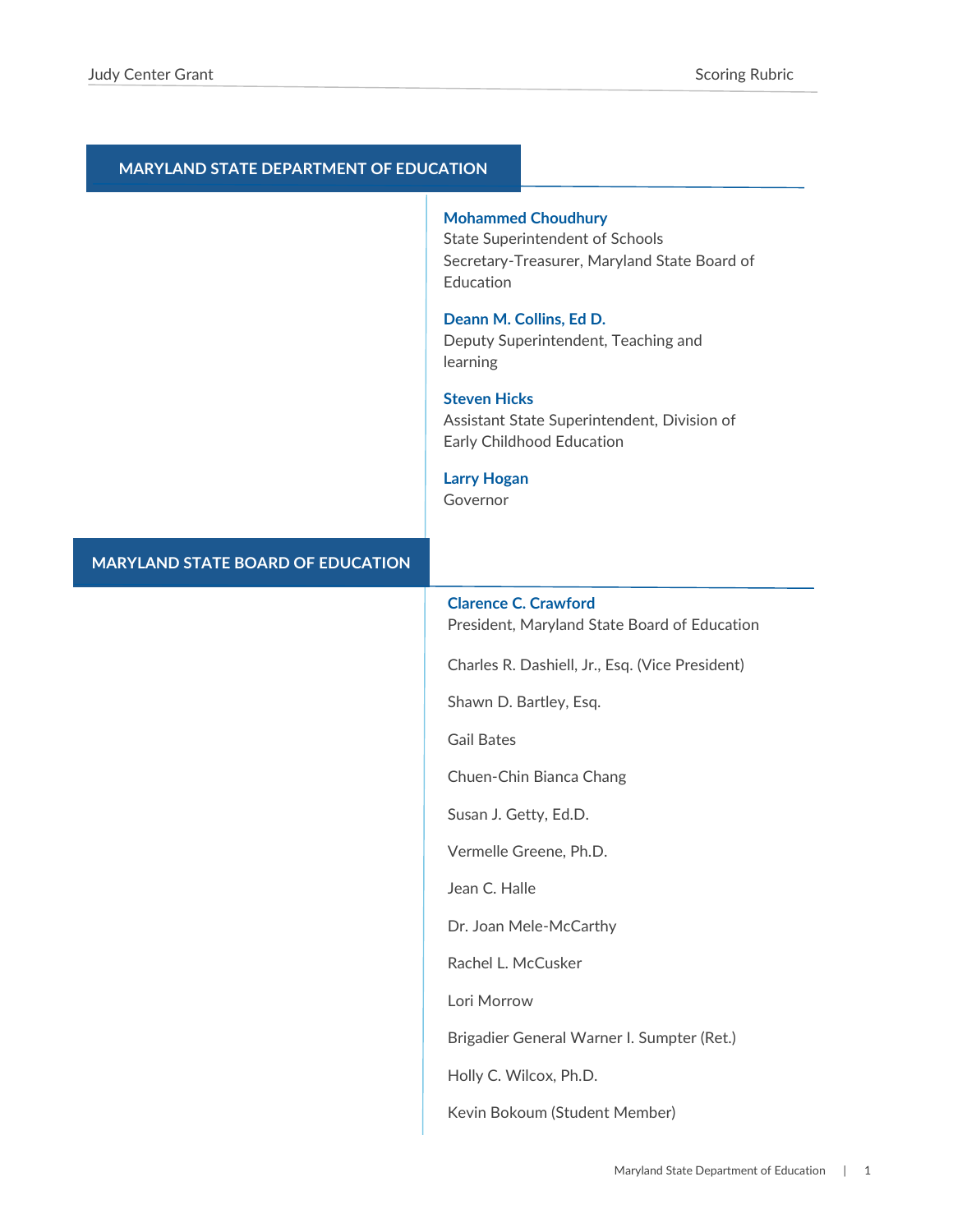# Table of Contents

| Criteria for Performance Measure 1- Family Engagement Component Focus (10 points)6 |
|------------------------------------------------------------------------------------|
|                                                                                    |
| Criteria for Performance Measure 3: Case Management Component Focus (10 points)10  |
|                                                                                    |
|                                                                                    |
|                                                                                    |
|                                                                                    |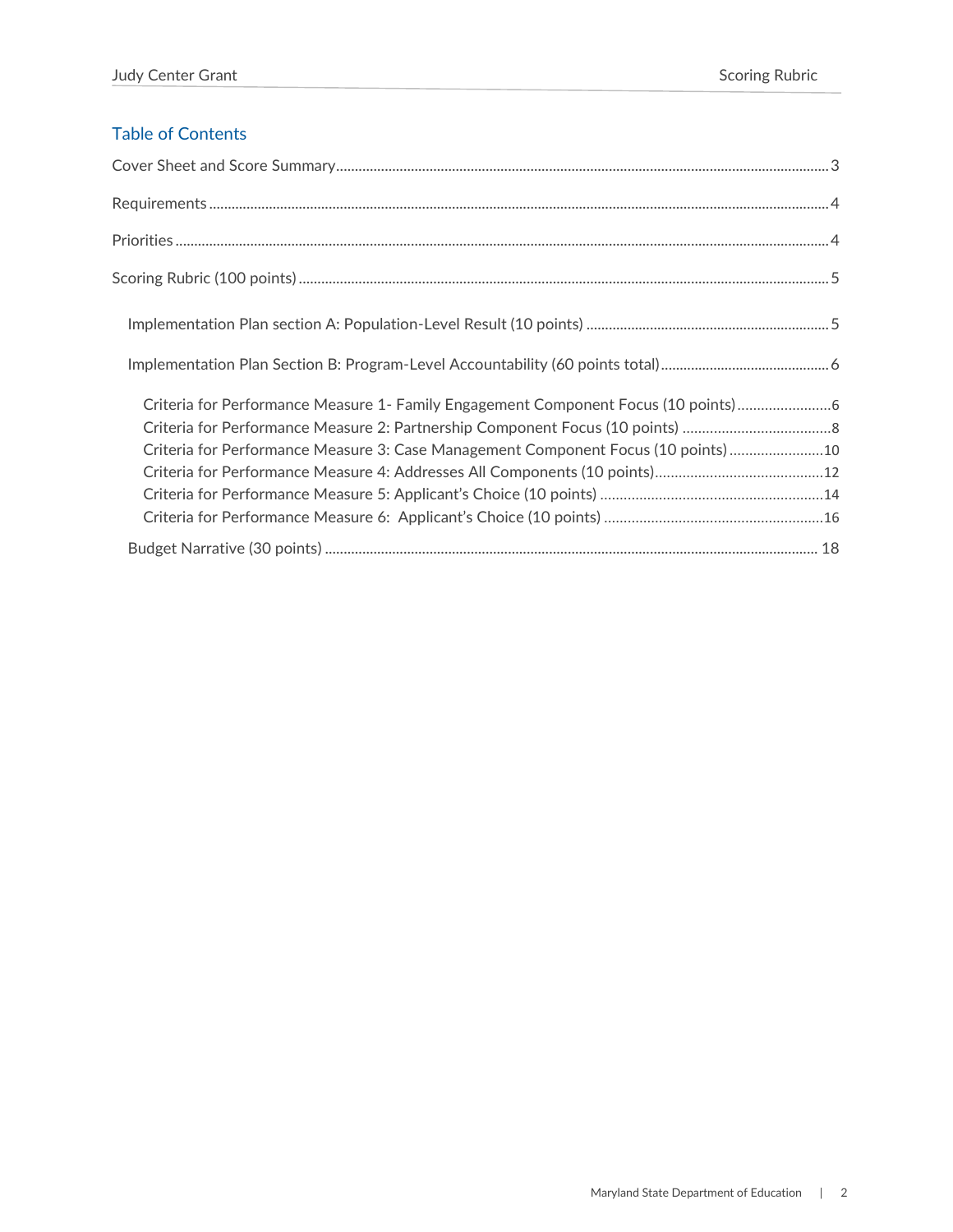# <span id="page-3-0"></span>**Cover Sheet and Score Summary**

Lead Agency: **Maryland State Department of Education**

| Date: __________________ |
|--------------------------|

| <b>SCORE SUMMARY</b> |                  |
|----------------------|------------------|
|                      | Reviewer's Score |
|                      |                  |
| 10                   |                  |
| 60                   |                  |
| 30                   |                  |
|                      | Maximum Score    |

TOTAL SCORE 100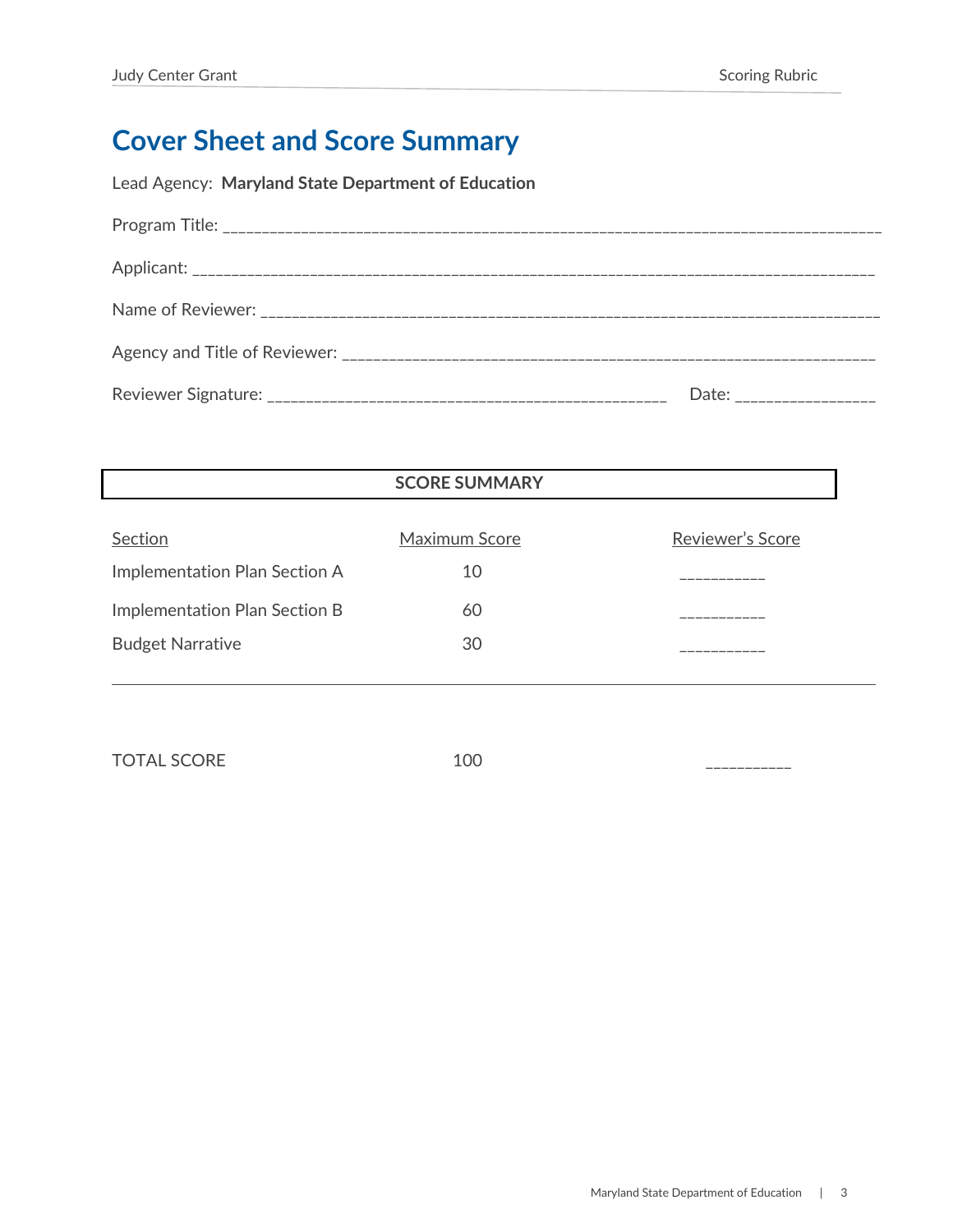# <span id="page-4-0"></span>**Requirements**

All proposals must meet the following requirements to be considered for funding (check all requirements met by this proposal):

- An electronic grant application form is provided on our website.
- Interested applicants must download the application, attach any supporting documentation as appendices, and submit the package in its entirety in pdf form.
- Applications must be submitted by email to [judycentergrants.msde@maryland.gov](mailto:judycentergrants.msde@maryland.gov)
- The prescribed cover sheet must be the first page of the proposal.
- The original application cover sheet must be signed in blue ink. Copies of the cover sheet must not be color photocopied.
- Application package must include a proposal cover sheet, project summary, projected enrollment and growth chart, Implementation Plan A, Implementation Plan B, budget narrative, and all appendices (works cited, Judy Center Coordinator job description, Family Services Coordinator job description, list of Steering Committee members, C-125 budget form, signed MOU, and signed assurances.

# <span id="page-4-1"></span>**Priorities**

This funding opportunity is designed for local education agencies (LEAs) to establish new Judy Centers. Priority will be given to programs that establish a Judy Center:

- located in an area with a Title 1 school
- located in a community designated as high-need as indicated by a score of 0.6 or above on the Center for Disease Control's Social Vulnerability Index

Note:

Additional priority will be given to applicants who demonstrate a strong partnership between potential Judy Center locations and LEAs as seen by each entity providing at least 50% of funding for Judy Center staff salaries (i.e. LEAs provide at least 50% in-kind funding).

Use this page to make comments about the proposal in general or to address concerns not addressed elsewhere in the rubric.

Comments: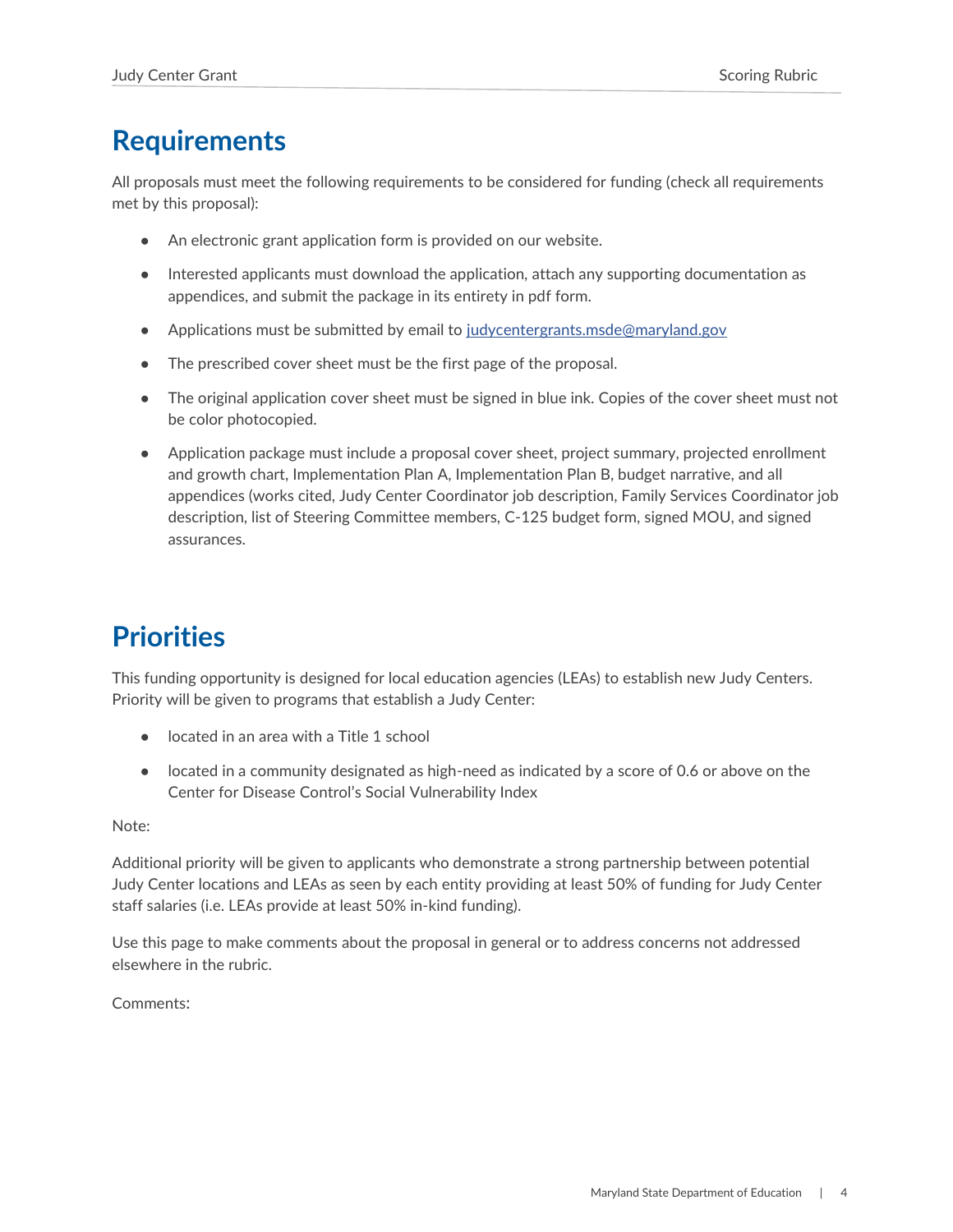# <span id="page-5-0"></span>**Scoring Rubric (100 points)**

# <span id="page-5-1"></span>**IMPLEMENTATION PLAN SECTION A: POPULATION-LEVEL RESULT (10 POINTS)**

Criteria:

- Chart displays 3-years of KRA data for children within the school's catchment area
- Chart matches specifications
- Clearly states broad strategies in 1000 words or less
- Clearly states target percentage

# **Implementation Plan Section A (10 total points)**

| <b>Exemplary</b>                                                                                                                                                  | <b>Meets Standard</b>                                                                                                                                    | Does Not Meet Standard                                                                   |
|-------------------------------------------------------------------------------------------------------------------------------------------------------------------|----------------------------------------------------------------------------------------------------------------------------------------------------------|------------------------------------------------------------------------------------------|
| In addition to meeting all<br>conditions listing in "Meets<br>Standard"                                                                                           | Meets all conditions listed<br>for each criterion                                                                                                        | Does not meet one or more<br>of the conditions listed for<br>each criterion              |
| Points 8-10                                                                                                                                                       | Points 5-7                                                                                                                                               | Points 0-4                                                                               |
| A chart displaying 3-years of<br>KRA data for children within<br>the school's catchment area<br>is shown matching<br>specifications                               | Chart is provided, but does<br>not meet specifications                                                                                                   | Does not provide chart                                                                   |
| Identities multiple strategies<br>and clearly articulates how<br>each strategy is connected<br>to improving KRA scores<br>while staying within the<br>word limit. | Identifies a few strategies<br>but does not clearly<br>articulate how strategies are<br>connected to improving KRA<br>scores.<br>Stays within word limit | Does not clearly articulate<br>broad strategies<br>Exceeds word limit                    |
| Provides a percentage which<br>is challenging and attainable<br>in a three-year span of time                                                                      | Provides a percentage which<br>is not challenging and/or<br>attainable in a three-year<br>span of time                                                   | Does not provide a target<br>percentage.<br>Provides anything other<br>than a percentage |

Points Assigned: \_\_\_\_\_\_\_\_\_\_\_\_\_\_\_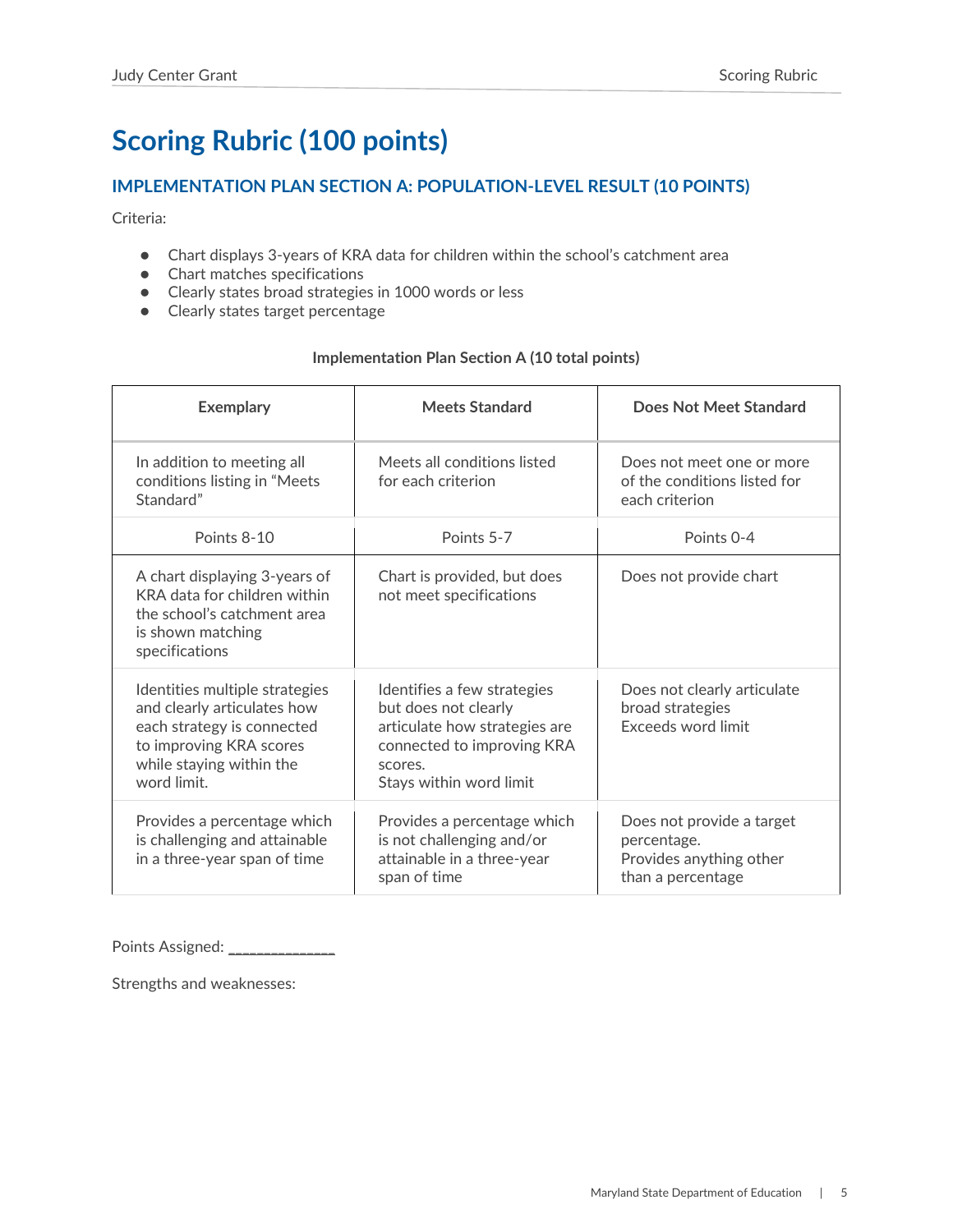# <span id="page-6-0"></span>**IMPLEMENTATION PLAN SECTION B: PROGRAM-LEVEL ACCOUNTABILITY (60 POINTS TOTAL)**

### <span id="page-6-1"></span>**Criteria for Performance Measure 1- Family Engagement Component Focus (10 points)**

- Explanation addressing how the performance measure will be tracked are clearly stated
- Explanation of current performance measure status is clearly stated
- Target for performance measure is both ambitious and realistic.
- Explanation of the story behind performance measure is comprehensive
- List of partners are specific to the needs of this performance measure
- Strategies to turn the curve/improve performance measure are clearly stated
- Action Steps are clearly stated
- Action Steps include who is responsible for the action and when the step should occur

# **How much: Average number of engagements a child/family participates in a Judy Center event or offering (10 total points)**

| <b>Exemplary</b>                                                                                                                                                             | <b>Meets Standard</b>                                                                                                                                      | <b>Does Not Meet Standard</b>                                                                                                      |
|------------------------------------------------------------------------------------------------------------------------------------------------------------------------------|------------------------------------------------------------------------------------------------------------------------------------------------------------|------------------------------------------------------------------------------------------------------------------------------------|
| In addition to meeting all<br>conditions listing in "Meets<br>Standard"                                                                                                      | Meets all conditions listed<br>for each criterion                                                                                                          | Does not meet one or more<br>of the conditions listed for<br>each criterion                                                        |
| Points 8-10                                                                                                                                                                  | Points 5-7                                                                                                                                                 | Points 0-4                                                                                                                         |
| Explanation addressing how<br>the performance measure<br>will be tracked are clearly<br>stated and realistic to<br>implement<br>Meets word limit                             | Explanation does not clearly<br>explain how the<br>performance measure will be<br>tracked or explanation is<br>vague<br>Exceeds word limit                 | No explanation provided                                                                                                            |
| Explanation of current<br>performance measure status<br>is clearly articulated<br>Meets word limit                                                                           | Current performance<br>measure status is not clearly<br>articulated, or a well-<br>rounded answer is not<br>provided.<br>Exceeds word limit                | Current performance<br>measure status is not<br>provided                                                                           |
| Target for performance<br>measure is both ambitious<br>and realistic.<br>Target is stated in number or<br>percent values.                                                    | Target for performance<br>measure is not ambitious<br>and/or unrealistic for this<br>time period.<br>Target is not stated in a<br>number or percent value. | No target is provided, or<br>target is provided as a<br>narrative.                                                                 |
| Explanation of the story<br>behind performance<br>measure is comprehensive,<br>including positive, negative,<br>and anticipated factors that<br>may play a role in the data. | Explanation of the story<br>behind the data includes<br>some factors, without<br>providing a comprehensive<br>explanation.<br>Explanation only includes    | Explanation is not provided<br>or does not articulate the<br>story behind the data<br>proficiently.<br>Explanation only includes 1 |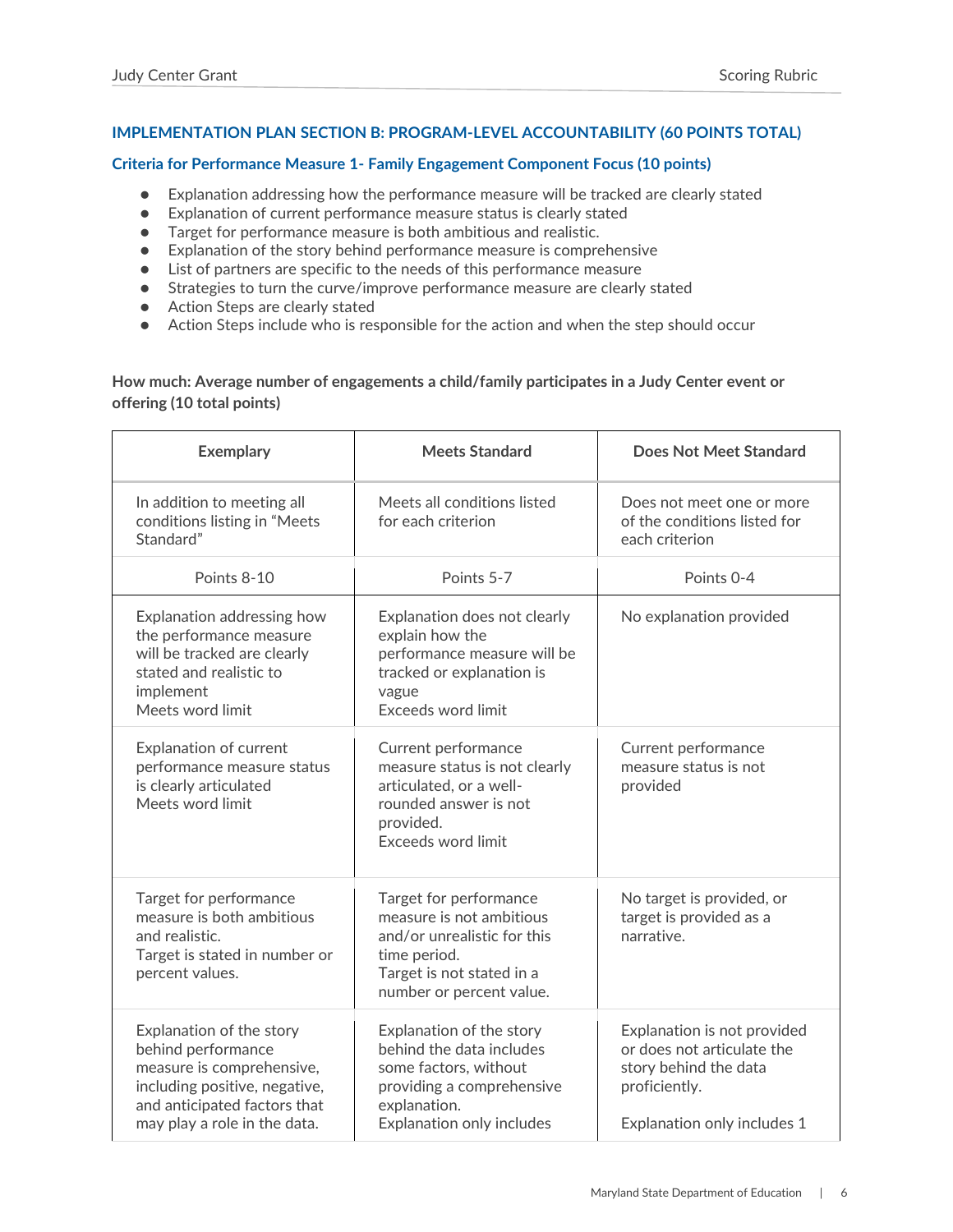| Any uncertainty surrounding<br>factors affecting the story<br>behind the performance<br>measure has been identified<br>along with a plan to address<br>this unknown.<br>Meets word limit                                                                               | two of the three (positive,<br>negative, or anticipated)<br>factors<br>Exceeds word limit                                                                                                                                                                                                                                                                                                                                           | or none of the three<br>(positive, negative, or<br>anticipated) factors<br>Exceeds word limit                                                                                                                                              |
|------------------------------------------------------------------------------------------------------------------------------------------------------------------------------------------------------------------------------------------------------------------------|-------------------------------------------------------------------------------------------------------------------------------------------------------------------------------------------------------------------------------------------------------------------------------------------------------------------------------------------------------------------------------------------------------------------------------------|--------------------------------------------------------------------------------------------------------------------------------------------------------------------------------------------------------------------------------------------|
| List of partners are specific<br>to the needs of this<br>performance measure                                                                                                                                                                                           | List of partners includes<br>some organizations or<br>people who would not<br>contribute to this<br>performance measure                                                                                                                                                                                                                                                                                                             | No partners listed or all<br>partners are presented in an<br>overcompensating list.                                                                                                                                                        |
| Strategies to turn the<br>curve/improve performance<br>measure are clearly stated<br>and capture high-level ideas.<br>Meets word limit                                                                                                                                 | Strategies to turn the<br>curve/improve performance<br>measure are not clearly<br>stated.<br>Only one strategy is<br>presented<br><b>Exceeds word limit</b>                                                                                                                                                                                                                                                                         | No strategies are provided                                                                                                                                                                                                                 |
| Three action steps are<br>clearly stated and easily<br>understood by the scorer as<br>to how this step will be<br>carried out.<br>Each action step includes<br>who is responsible for the<br>action and when the step<br>should occur.<br>All directives are followed. | Less than three action steps<br>are clearly stated and easily<br>understood by the scorer as<br>to how this step will be<br>completed.<br>Action steps are not clearly<br>stated or easily understood<br>by the scorer as to how the<br>step will be completed.<br>One or two action steps<br>does not include who is<br>responsible for the action<br>and when the step should<br>occur.<br>One of two directives are<br>followed. | More than three action<br>steps are provided.<br>No action steps are<br>provided.<br>Three or more action steps<br>do not include who is<br>responsible for the action or<br>when the step should occur.<br>Neither directive is followed. |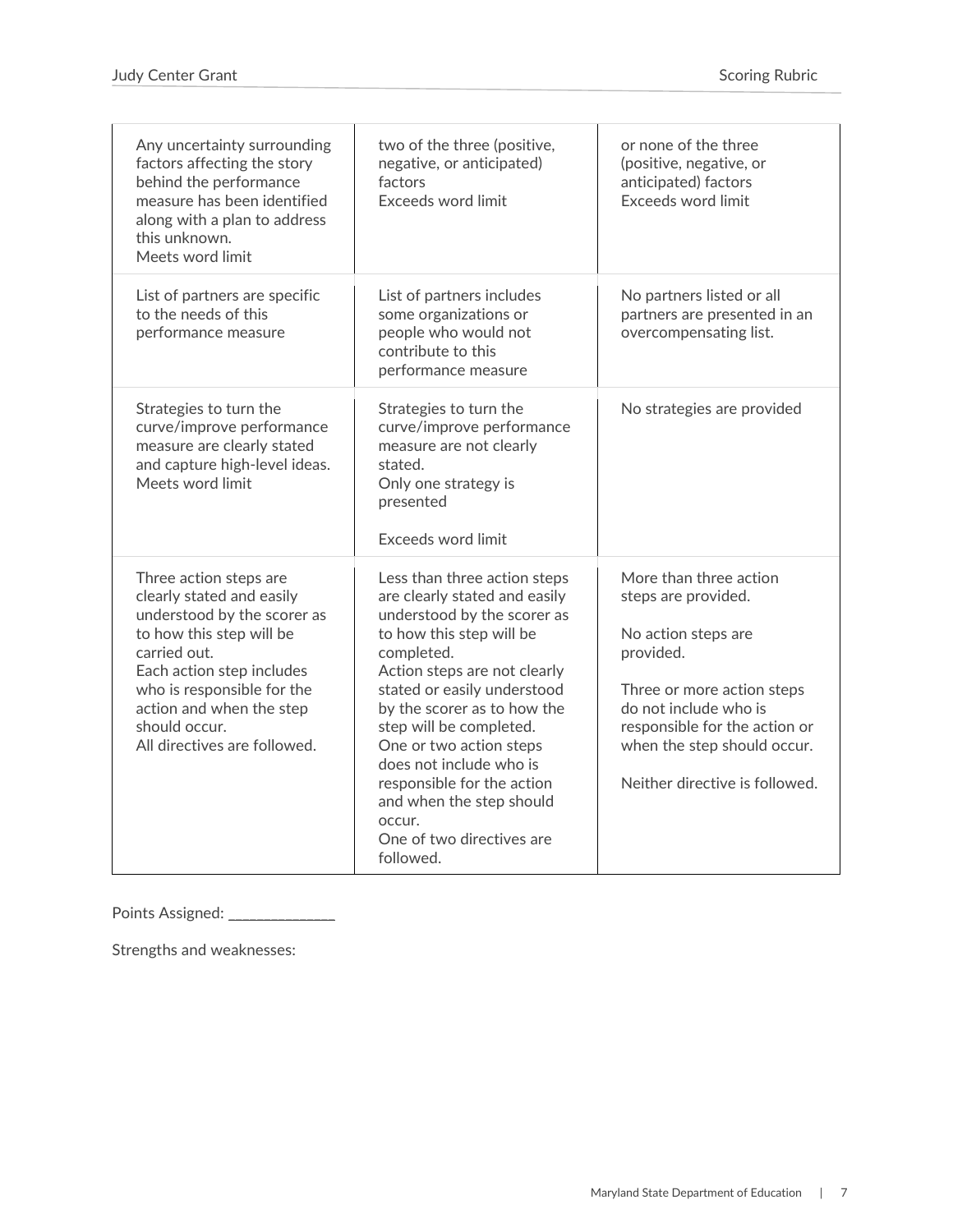# <span id="page-8-0"></span>**Criteria for Performance Measure 2: Partnership Component Focus (10 points)**

- Explanation addressing how the performance measure will be tracked are clearly stated
- Explanation of current performance measure status is clearly stated
- Target for performance measure is both ambitious and realistic.
- Explanation of the story behind performance measure is comprehensive
- List of partners are specific to the needs of this performance measure
- Strategies to turn the curve/improve performance measure are clearly stated
- Action Steps are clearly stated
- Action Steps include who is responsible for the action and when the step should occur

# **How much: Number of professional development opportunities offered to partners and friends of the Judy Center (10 total points)**

| <b>Exemplary</b>                                                                                                                                                                                            | <b>Meets Standard</b>                                                                                                                                                                  | Does Not Meet Standard                                                                                                                                     |
|-------------------------------------------------------------------------------------------------------------------------------------------------------------------------------------------------------------|----------------------------------------------------------------------------------------------------------------------------------------------------------------------------------------|------------------------------------------------------------------------------------------------------------------------------------------------------------|
| In addition to meeting all<br>conditions listing in "Meets<br>Standard"                                                                                                                                     | Meets all conditions listed<br>for each criterion                                                                                                                                      | Does not meet one or more<br>of the conditions listed for<br>each criterion                                                                                |
| Points 8-10                                                                                                                                                                                                 | Points 5-7                                                                                                                                                                             | Points 0-4                                                                                                                                                 |
| Explanation addressing how<br>the performance measure<br>will be tracked are clearly<br>stated and realistic to<br>implement<br>Meets word limit                                                            | Explanation does not clearly<br>explain how the<br>performance measure will be<br>tracked or explanation is<br>vague<br><b>Exceeds word limit</b>                                      | No explanation provided                                                                                                                                    |
| Explanation of current<br>performance measure status<br>is clearly articulated<br>Meets word limit                                                                                                          | Current performance<br>measure status is not clearly<br>articulated, or a well-<br>rounded answer is not<br>provided.<br>Exceeds word limit                                            | Current performance<br>measure status is not<br>provided                                                                                                   |
| Target for performance<br>measure is both ambitious<br>and realistic.<br>Target is stated in number or<br>percent values.                                                                                   | Target for performance<br>measure is not ambitious<br>and/or unrealistic for this<br>time period.<br>Target is not stated in a<br>number or percent value.                             | No target is provided, or<br>target is provided as a<br>narrative.                                                                                         |
| Explanation of the story<br>behind performance<br>measure is comprehensive,<br>including positive, negative,<br>and anticipated factors that<br>may play a role in the data.<br>Any uncertainty surrounding | Explanation of the story<br>behind the data includes<br>some factors, without<br>providing a comprehensive<br>explanation.<br>Explanation only includes<br>two of the three (positive, | Explanation is not provided<br>or does not articulate the<br>story behind the data<br>proficiently.<br>Explanation only includes 1<br>or none of the three |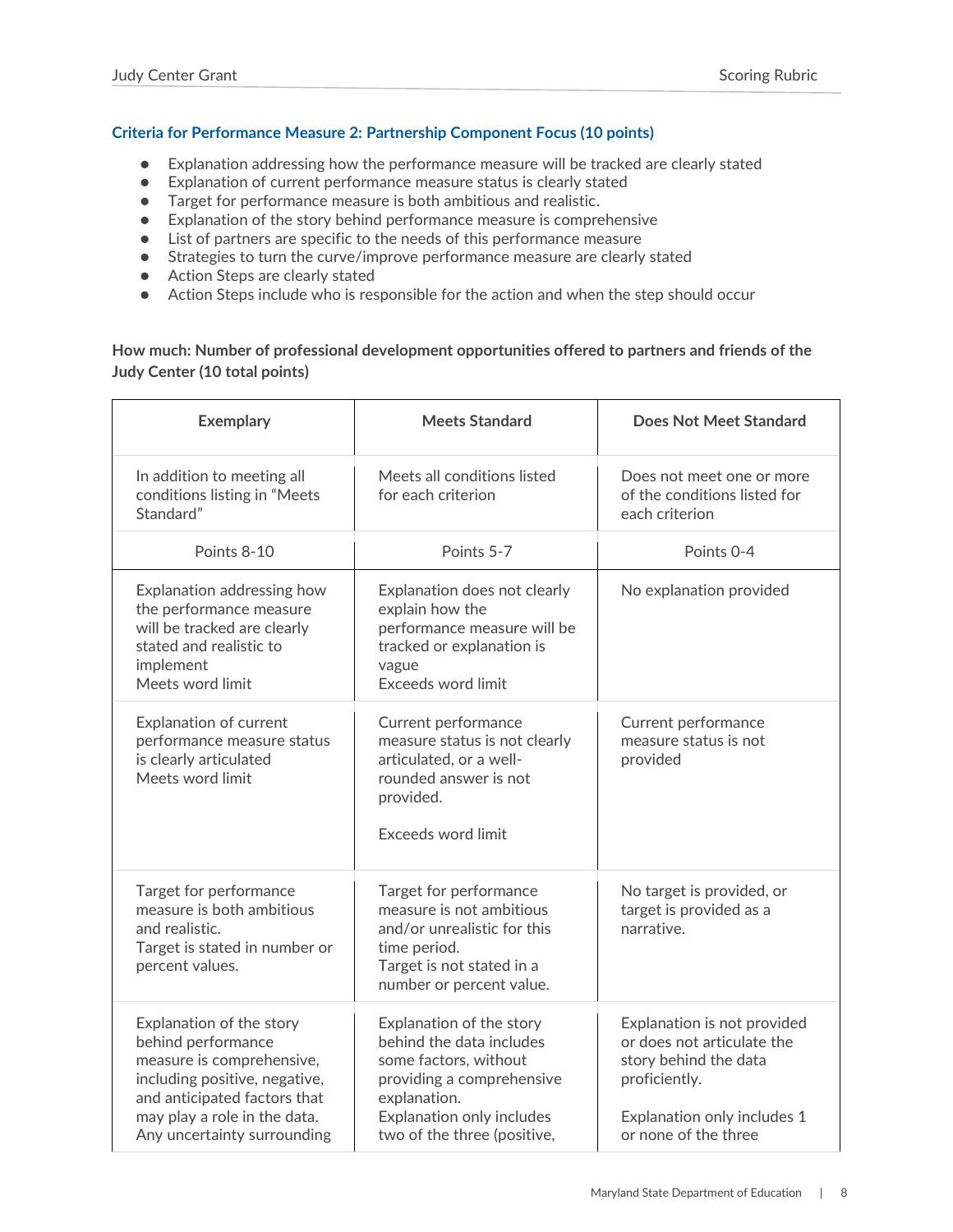| factors affecting the story<br>behind the performance<br>measure has been identified<br>along with a plan to address<br>this unknown.<br>Meets word limit                                                                                                              | negative, or anticipated)<br>factors<br>Exceeds word limit                                                                                                                                                                                                                                                                                                                                                                          | (positive, negative, or<br>anticipated) factors<br>Exceeds word limit                                                                                                                                                                      |
|------------------------------------------------------------------------------------------------------------------------------------------------------------------------------------------------------------------------------------------------------------------------|-------------------------------------------------------------------------------------------------------------------------------------------------------------------------------------------------------------------------------------------------------------------------------------------------------------------------------------------------------------------------------------------------------------------------------------|--------------------------------------------------------------------------------------------------------------------------------------------------------------------------------------------------------------------------------------------|
| List of partners are specific<br>to the needs of this<br>performance measure                                                                                                                                                                                           | List of partners includes<br>some organizations or<br>people who would not<br>contribute to this<br>performance measure                                                                                                                                                                                                                                                                                                             | No partners listed or all<br>partners are presented in an<br>overcompensating list.                                                                                                                                                        |
| Strategies to turn the<br>curve/improve performance<br>measure are clearly stated<br>and capture high-level ideas.<br>Meets word limit                                                                                                                                 | Strategies to turn the<br>curve/improve performance<br>measure are not clearly<br>stated.<br>Only one strategy is<br>presented<br>Exceeds word limit                                                                                                                                                                                                                                                                                | No strategies are provided                                                                                                                                                                                                                 |
| Three action steps are<br>clearly stated and easily<br>understood by the scorer as<br>to how this step will be<br>carried out.<br>Each action step includes<br>who is responsible for the<br>action and when the step<br>should occur.<br>All directives are followed. | Less than three action steps<br>are clearly stated and easily<br>understood by the scorer as<br>to how this step will be<br>completed.<br>Action steps are not clearly<br>stated or easily understood<br>by the scorer as to how the<br>step will be completed.<br>One or two action steps<br>does not include who is<br>responsible for the action<br>and when the step should<br>occur.<br>One of two directives are<br>followed. | More than three action<br>steps are provided.<br>No action steps are<br>provided.<br>Three or more action steps<br>do not include who is<br>responsible for the action or<br>when the step should occur.<br>Neither directive is followed. |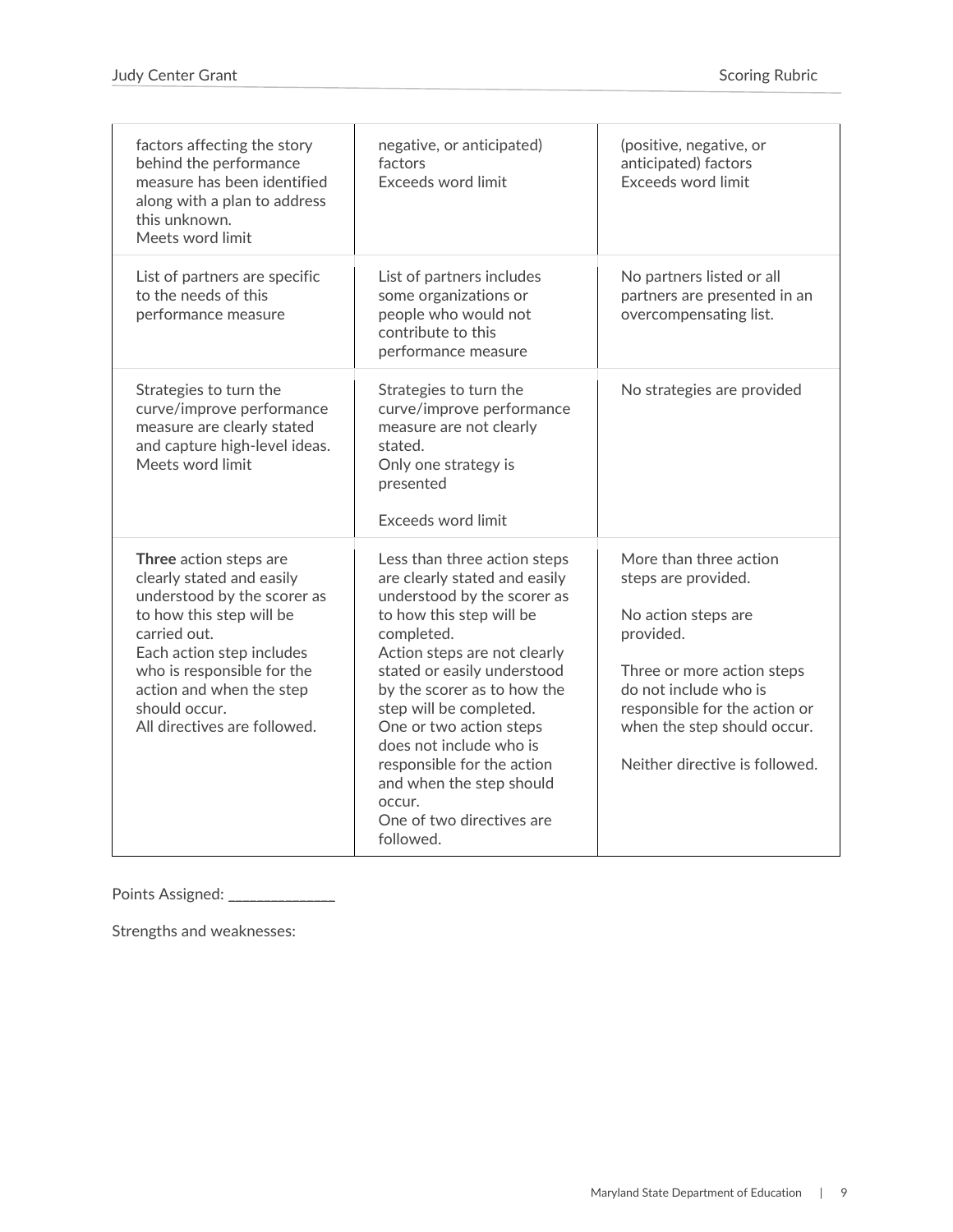# <span id="page-10-0"></span>**Criteria for Performance Measure 3: Case Management Component Focus (10 points)**

- Explanation addressing how the performance measure will be tracked are clearly stated
- Explanation of current performance measure status is clearly stated
- Target for performance measure is both ambitious and realistic.
- Explanation of the story behind performance measure is comprehensive
- List of partners are specific to the needs of this performance measure
- Strategies to turn the curve/improve performance measure are clearly stated
- Action Steps are clearly stated
- Action Steps include who is responsible for the action and when the step should occur

#### **How well: Percent of families achieving case management goals (10 total points)**

| <b>Exemplary</b>                                                                                                                                                                                            | <b>Meets Standard</b>                                                                                                                                                                  | Does Not Meet Standard                                                                                                                                     |
|-------------------------------------------------------------------------------------------------------------------------------------------------------------------------------------------------------------|----------------------------------------------------------------------------------------------------------------------------------------------------------------------------------------|------------------------------------------------------------------------------------------------------------------------------------------------------------|
| In addition to meeting all<br>conditions listing in "Meets<br>Standard"                                                                                                                                     | Meets all conditions listed<br>for each criterion                                                                                                                                      | Does not meet one or more<br>of the conditions listed for<br>each criterion                                                                                |
| Points 8-10                                                                                                                                                                                                 | Points 5-7                                                                                                                                                                             | Points 0-4                                                                                                                                                 |
| Explanation addressing how<br>the performance measure<br>will be tracked are clearly<br>stated and realistic to<br>implement<br>Meets word limit                                                            | Explanation does not clearly<br>explain how the<br>performance measure will be<br>tracked or explanation is<br>vague<br>Exceeds word limit                                             | No explanation provided                                                                                                                                    |
| <b>Explanation of current</b><br>performance measure status<br>is clearly articulated<br>Meets word limit                                                                                                   | Current performance<br>measure status is not clearly<br>articulated, or a well-<br>rounded answer is not<br>provided.<br>Exceeds word limit                                            | Current performance<br>measure status is not<br>provided                                                                                                   |
| Target for performance<br>measure is both ambitious<br>and realistic.<br>Target is stated in number or<br>percent values.                                                                                   | Target for performance<br>measure is not ambitious<br>and/or unrealistic for this<br>time period.<br>Target is not stated in a<br>number or percent value.                             | No target is provided, or<br>target is provided as a<br>narrative.                                                                                         |
| Explanation of the story<br>behind performance<br>measure is comprehensive,<br>including positive, negative,<br>and anticipated factors that<br>may play a role in the data.<br>Any uncertainty surrounding | Explanation of the story<br>behind the data includes<br>some factors, without<br>providing a comprehensive<br>explanation.<br>Explanation only includes<br>two of the three (positive, | Explanation is not provided<br>or does not articulate the<br>story behind the data<br>proficiently.<br>Explanation only includes 1<br>or none of the three |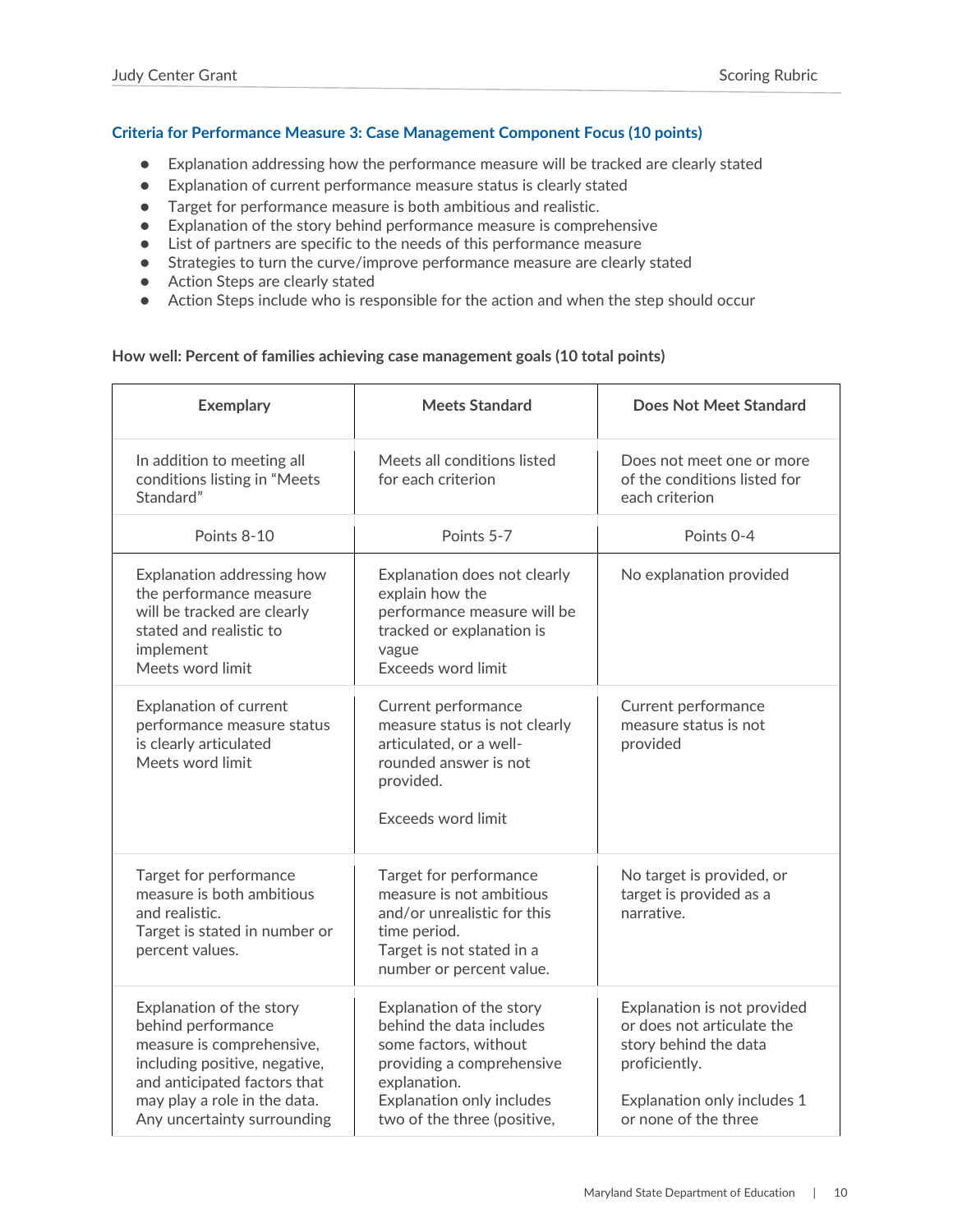| factors affecting the story<br>behind the performance<br>measure has been identified<br>along with a plan to address<br>this unknown.<br>Meets word limit                                                                                                              | negative, or anticipated)<br>factors<br>Exceeds word limit                                                                                                                                                                                                                                                                                                                                                                          | (positive, negative, or<br>anticipated) factors<br>Exceeds word limit                                                                                                                                                                      |
|------------------------------------------------------------------------------------------------------------------------------------------------------------------------------------------------------------------------------------------------------------------------|-------------------------------------------------------------------------------------------------------------------------------------------------------------------------------------------------------------------------------------------------------------------------------------------------------------------------------------------------------------------------------------------------------------------------------------|--------------------------------------------------------------------------------------------------------------------------------------------------------------------------------------------------------------------------------------------|
| List of partners are specific<br>to the needs of this<br>performance measure                                                                                                                                                                                           | List of partners includes<br>some organizations or<br>people who would not<br>contribute to this<br>performance measure                                                                                                                                                                                                                                                                                                             | No partners listed or all<br>partners are presented in an<br>overcompensating list.                                                                                                                                                        |
| Strategies to turn the<br>curve/improve performance<br>measure are clearly stated<br>and capture high-level ideas.<br>Meets word limit                                                                                                                                 | Strategies to turn the<br>curve/improve performance<br>measure are not clearly<br>stated.<br>Only one strategy is<br>presented<br>Exceeds word limit                                                                                                                                                                                                                                                                                | No strategies are provided                                                                                                                                                                                                                 |
| Three action steps are<br>clearly stated and easily<br>understood by the scorer as<br>to how this step will be<br>carried out.<br>Each action step includes<br>who is responsible for the<br>action and when the step<br>should occur.<br>All directives are followed. | Less than three action steps<br>are clearly stated and easily<br>understood by the scorer as<br>to how this step will be<br>completed.<br>Action steps are not clearly<br>stated or easily understood<br>by the scorer as to how the<br>step will be completed.<br>One or two action steps<br>does not include who is<br>responsible for the action<br>and when the step should<br>occur.<br>One of two directives are<br>followed. | More than three action<br>steps are provided.<br>No action steps are<br>provided.<br>Three or more action steps<br>do not include who is<br>responsible for the action or<br>when the step should occur.<br>Neither directive is followed. |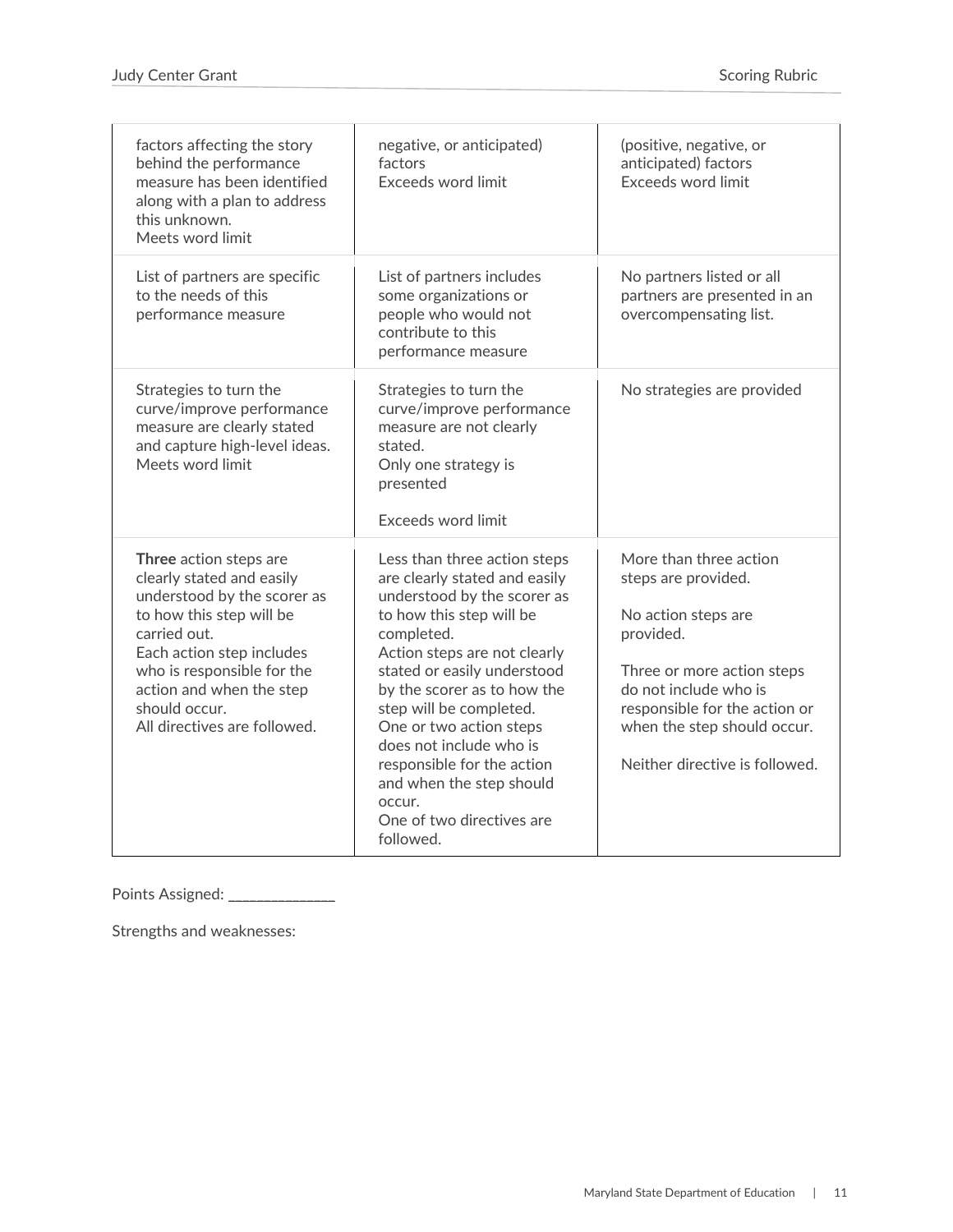# <span id="page-12-0"></span>**Criteria for Performance Measure 4: Addresses All Components (10 points)**

- Explanation addressing how the performance measure will be tracked are clearly stated
- Explanation of current performance measure status is clearly stated
- Target for performance measure is both ambitious and realistic.
- Explanation of the story behind performance measure is comprehensive
- List of partners are specific to the needs of this performance measure
- Strategies to turn the curve/improve performance measure are clearly stated
- Action Steps are clearly stated
- Action Steps include who is responsible for the action and when the step should occur

# **Better off: Percent of children who engaged with the Judy Center for at least one year who demonstrate readiness on the Kindergarten Readiness Assessment (10 total points)**

| <b>Exemplary</b>                                                                                                                                                                                            | <b>Meets Standard</b>                                                                                                                                                                  | Does Not Meet Standard                                                                                                                                     |
|-------------------------------------------------------------------------------------------------------------------------------------------------------------------------------------------------------------|----------------------------------------------------------------------------------------------------------------------------------------------------------------------------------------|------------------------------------------------------------------------------------------------------------------------------------------------------------|
| In addition to meeting all<br>conditions listing in "Meets<br>Standard"                                                                                                                                     | Meets all conditions listed<br>for each criterion                                                                                                                                      | Does not meet one or more<br>of the conditions listed for<br>each criterion                                                                                |
| Points 8-10                                                                                                                                                                                                 | Points 5-7                                                                                                                                                                             | Points 0-4                                                                                                                                                 |
| Explanation addressing how<br>the performance measure<br>will be tracked are clearly<br>stated and realistic to<br>implement<br>Meets word limit                                                            | Explanation does not clearly<br>explain how the<br>performance measure will be<br>tracked or explanation is<br>vague<br>Exceeds word limit                                             | No explanation provided                                                                                                                                    |
| Explanation of current<br>performance measure status<br>is clearly articulated<br>Meets word limit                                                                                                          | Current performance<br>measure status is not clearly<br>articulated, or a well-<br>rounded answer is not<br>provided.<br>Exceeds word limit                                            | Current performance<br>measure status is not<br>provided                                                                                                   |
| Target for performance<br>measure is both ambitious<br>and realistic.<br>Target is stated in number or<br>percent values.                                                                                   | Target for performance<br>measure is not ambitious<br>and/or unrealistic for this<br>time period.<br>Target is not stated in a<br>number or percent value.                             | No target is provided, or<br>target is provided as a<br>narrative.                                                                                         |
| Explanation of the story<br>behind performance<br>measure is comprehensive,<br>including positive, negative,<br>and anticipated factors that<br>may play a role in the data.<br>Any uncertainty surrounding | Explanation of the story<br>behind the data includes<br>some factors, without<br>providing a comprehensive<br>explanation.<br>Explanation only includes<br>two of the three (positive, | Explanation is not provided<br>or does not articulate the<br>story behind the data<br>proficiently.<br>Explanation only includes 1<br>or none of the three |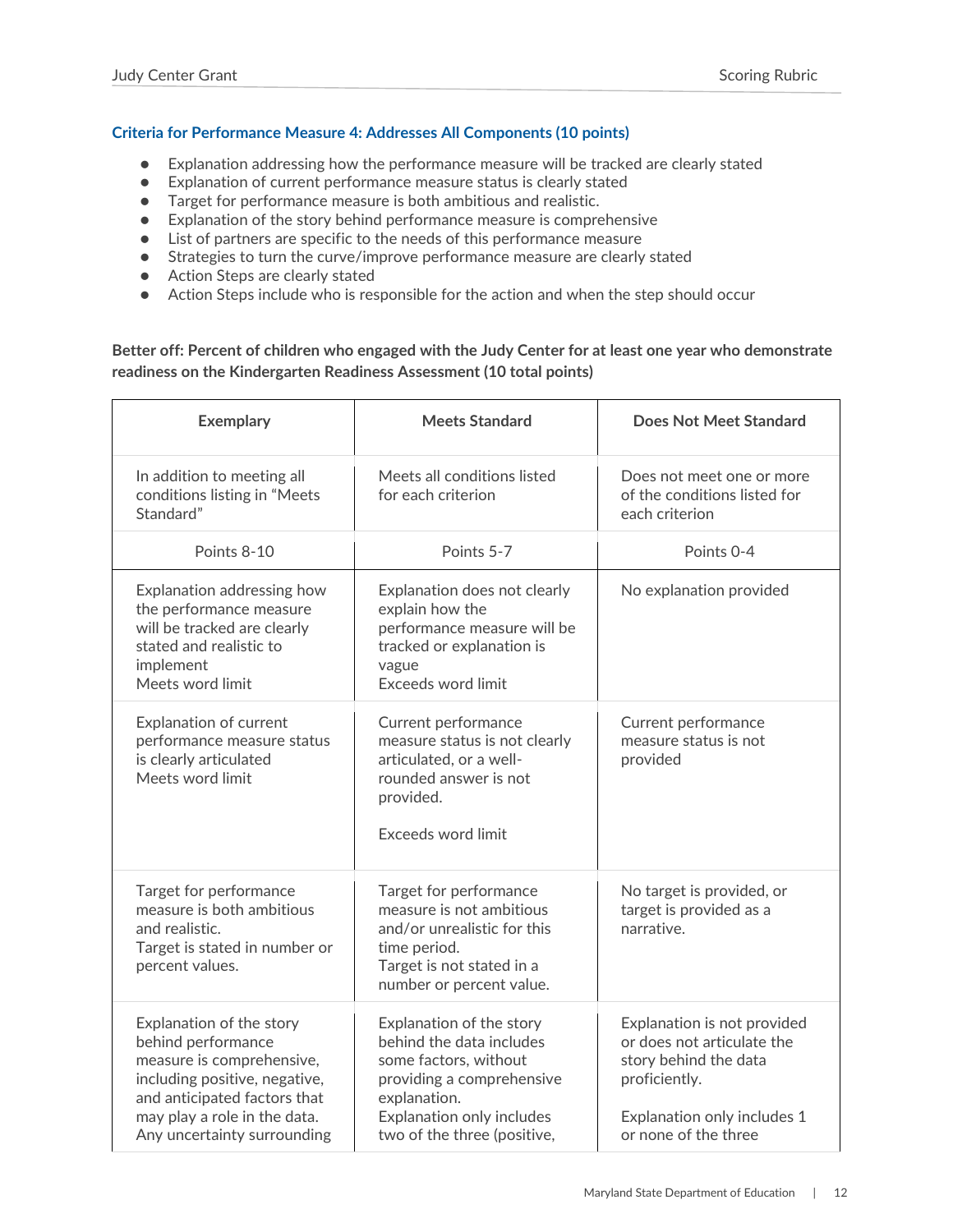| factors affecting the story<br>behind the performance<br>measure has been identified<br>along with a plan to address<br>this unknown.<br>Meets word limit                                                                                                              | negative, or anticipated)<br>factors<br>Exceeds word limit                                                                                                                                                                                                                                                                                                                                                                          | (positive, negative, or<br>anticipated) factors<br>Exceeds word limit                                                                                                                                                                      |
|------------------------------------------------------------------------------------------------------------------------------------------------------------------------------------------------------------------------------------------------------------------------|-------------------------------------------------------------------------------------------------------------------------------------------------------------------------------------------------------------------------------------------------------------------------------------------------------------------------------------------------------------------------------------------------------------------------------------|--------------------------------------------------------------------------------------------------------------------------------------------------------------------------------------------------------------------------------------------|
| List of partners are specific<br>to the needs of this<br>performance measure                                                                                                                                                                                           | List of partners includes<br>some organizations or<br>people who would not<br>contribute to this<br>performance measure                                                                                                                                                                                                                                                                                                             | No partners listed or all<br>partners are presented in an<br>overcompensating list.                                                                                                                                                        |
| Strategies to turn the<br>curve/improve performance<br>measure are clearly stated<br>and capture high-level ideas.<br>Meets word limit                                                                                                                                 | Strategies to turn the<br>curve/improve performance<br>measure are not clearly<br>stated.<br>Only one strategy is<br>presented<br>Exceeds word limit                                                                                                                                                                                                                                                                                | No strategies are provided                                                                                                                                                                                                                 |
| Three action steps are<br>clearly stated and easily<br>understood by the scorer as<br>to how this step will be<br>carried out.<br>Each action step includes<br>who is responsible for the<br>action and when the step<br>should occur.<br>All directives are followed. | Less than three action steps<br>are clearly stated and easily<br>understood by the scorer as<br>to how this step will be<br>completed.<br>Action steps are not clearly<br>stated or easily understood<br>by the scorer as to how the<br>step will be completed.<br>One or two action steps<br>does not include who is<br>responsible for the action<br>and when the step should<br>occur.<br>One of two directives are<br>followed. | More than three action<br>steps are provided.<br>No action steps are<br>provided.<br>Three or more action steps<br>do not include who is<br>responsible for the action or<br>when the step should occur.<br>Neither directive is followed. |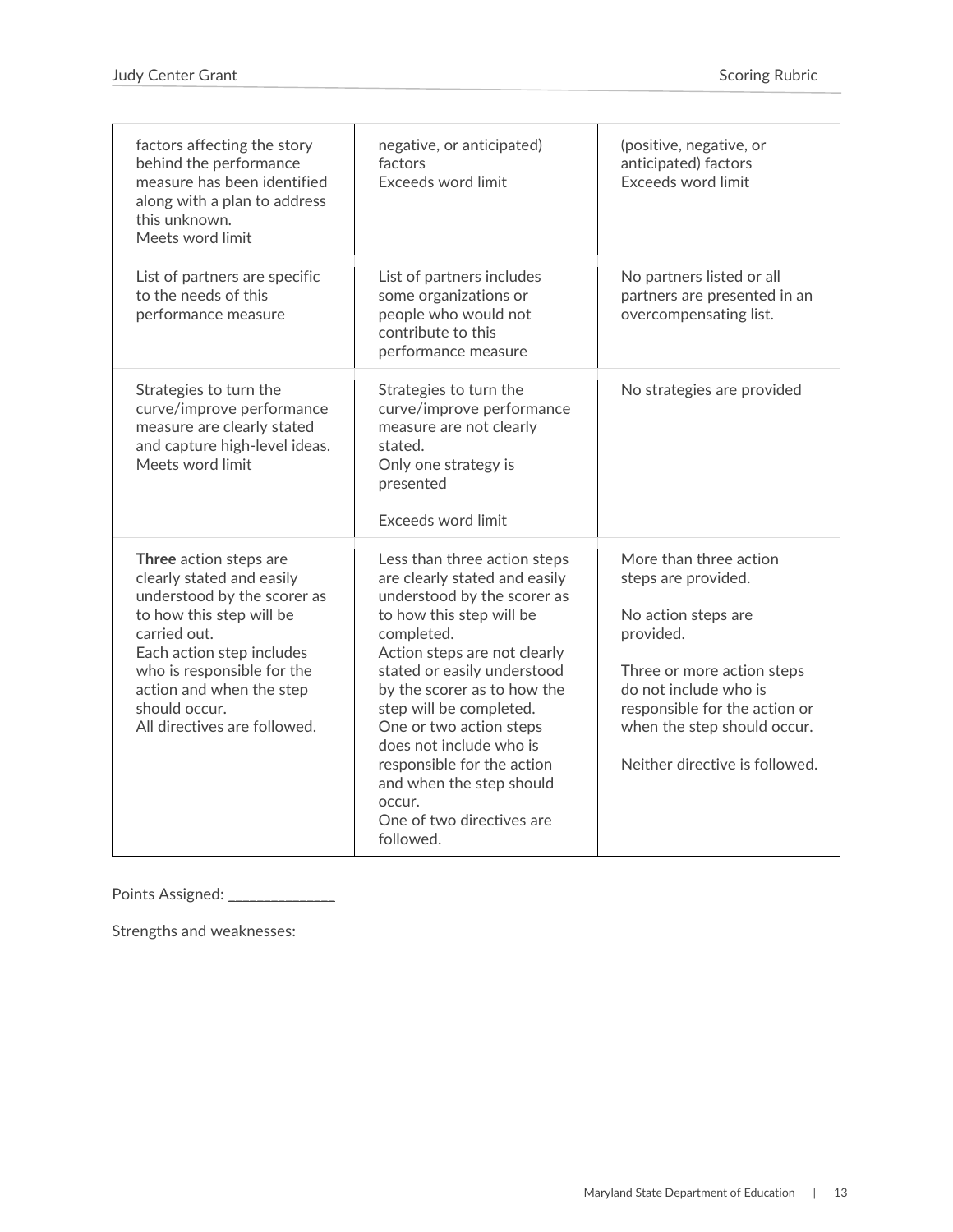# <span id="page-14-0"></span>**Criteria for Performance Measure 5: Applicant's Choice (10 points)**

- One "How Much" or "How Well" performance measure is selected from provided examples
- Explanation addressing how the performance measure will be tracked are clearly stated
- Explanation of current performance measure status is clearly stated
- Target for performance measure is both ambitious and realistic.
- Explanation of the story behind performance measure is comprehensive
- List of partners are specific to the needs of this performance measure
- Strategies to turn the curve/improve performance measure are clearly stated
- Action Steps are clearly stated
- Action Steps include who is responsible for the action and when the step should occur

### **Applicant's Choice of Either a "How Much" or "How Well" Performance Measure (10 total points)**

This performance measure must be selected from the list of "how much" performance measure options

| <b>Exemplary</b>                                                                                                                                                                                            | <b>Meets Standard</b>                                                                                                                                                                  | <b>Does Not Meet Standard</b>                                                                                                                              |
|-------------------------------------------------------------------------------------------------------------------------------------------------------------------------------------------------------------|----------------------------------------------------------------------------------------------------------------------------------------------------------------------------------------|------------------------------------------------------------------------------------------------------------------------------------------------------------|
| In addition to meeting all<br>conditions listing in "Meets<br>Standard"                                                                                                                                     | Meets all conditions listed<br>for each criterion                                                                                                                                      | Does not meet one or more<br>of the conditions listed for<br>each criterion                                                                                |
| Points 8-10                                                                                                                                                                                                 | Points 5-7                                                                                                                                                                             | Points 0-4                                                                                                                                                 |
| Explanation addressing how<br>the performance measure<br>will be tracked are clearly<br>stated and realistic to<br>implement<br>Meets word limit                                                            | Explanation does not clearly<br>explain how the<br>performance measure will be<br>tracked or explanation is<br>vague<br><b>Exceeds word limit</b>                                      | No explanation provided                                                                                                                                    |
| <b>Explanation of current</b><br>performance measure status<br>is clearly articulated<br>Meets word limit                                                                                                   | Current performance<br>measure status is not clearly<br>articulated, or a well-<br>rounded answer is not<br>provided.<br><b>Exceeds word limit</b>                                     | Current performance<br>measure status is not<br>provided                                                                                                   |
| Target for performance<br>measure is both ambitious<br>and realistic.<br>Target is stated in number or<br>percent values.                                                                                   | Target for performance<br>measure is not ambitious<br>and/or unrealistic for this<br>time period.<br>Target is not stated in a<br>number or percent value.                             | No target is provided, or<br>target is provided as a<br>narrative.                                                                                         |
| Explanation of the story<br>behind performance<br>measure is comprehensive,<br>including positive, negative,<br>and anticipated factors that<br>may play a role in the data.<br>Any uncertainty surrounding | Explanation of the story<br>behind the data includes<br>some factors, without<br>providing a comprehensive<br>explanation.<br>Explanation only includes<br>two of the three (positive, | Explanation is not provided<br>or does not articulate the<br>story behind the data<br>proficiently.<br>Explanation only includes 1<br>or none of the three |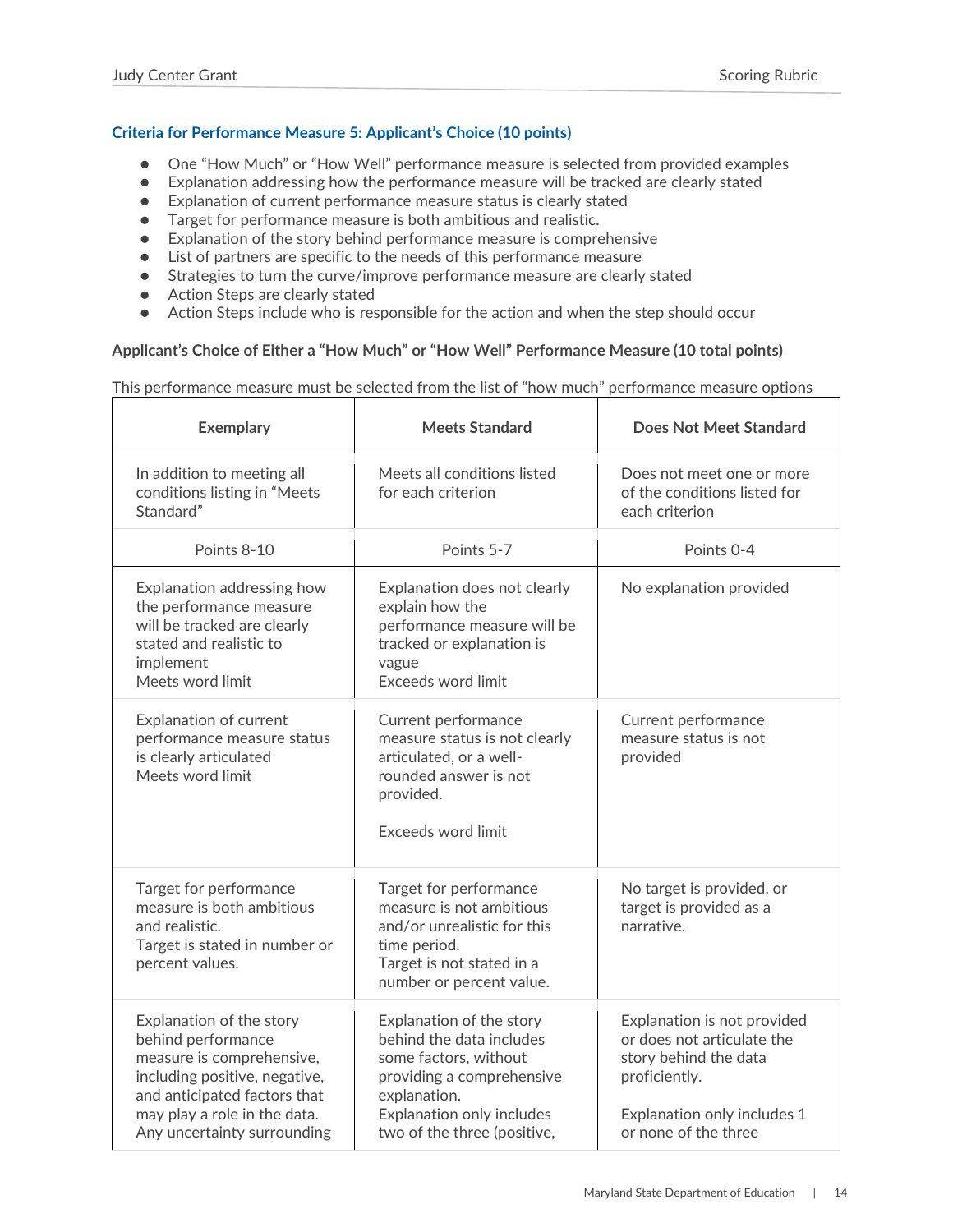| factors affecting the story<br>behind the performance<br>measure has been identified<br>along with a plan to address<br>this unknown.<br>Meets word limit                                                                                                              | negative, or anticipated)<br>factors<br>Exceeds word limit                                                                                                                                                                                                                                                                                                                                                                          | (positive, negative, or<br>anticipated) factors<br>Exceeds word limit                                                                                                                                                                      |
|------------------------------------------------------------------------------------------------------------------------------------------------------------------------------------------------------------------------------------------------------------------------|-------------------------------------------------------------------------------------------------------------------------------------------------------------------------------------------------------------------------------------------------------------------------------------------------------------------------------------------------------------------------------------------------------------------------------------|--------------------------------------------------------------------------------------------------------------------------------------------------------------------------------------------------------------------------------------------|
| List of partners are specific<br>to the needs of this<br>performance measure                                                                                                                                                                                           | List of partners includes<br>some organizations or<br>people who would not<br>contribute to this<br>performance measure                                                                                                                                                                                                                                                                                                             | No partners listed or all<br>partners are presented in an<br>overcompensating list.                                                                                                                                                        |
| Strategies to turn the<br>curve/improve performance<br>measure are clearly stated<br>and capture high-level ideas.<br>Meets word limit                                                                                                                                 | Strategies to turn the<br>curve/improve performance<br>measure are not clearly<br>stated.<br>Only one strategy is<br>presented<br>Exceeds word limit                                                                                                                                                                                                                                                                                | No strategies are provided                                                                                                                                                                                                                 |
| Three action steps are<br>clearly stated and easily<br>understood by the scorer as<br>to how this step will be<br>carried out.<br>Each action step includes<br>who is responsible for the<br>action and when the step<br>should occur.<br>All directives are followed. | Less than three action steps<br>are clearly stated and easily<br>understood by the scorer as<br>to how this step will be<br>completed.<br>Action steps are not clearly<br>stated or easily understood<br>by the scorer as to how the<br>step will be completed.<br>One or two action steps<br>does not include who is<br>responsible for the action<br>and when the step should<br>occur.<br>One of two directives are<br>followed. | More than three action<br>steps are provided.<br>No action steps are<br>provided.<br>Three or more action steps<br>do not include who is<br>responsible for the action or<br>when the step should occur.<br>Neither directive is followed. |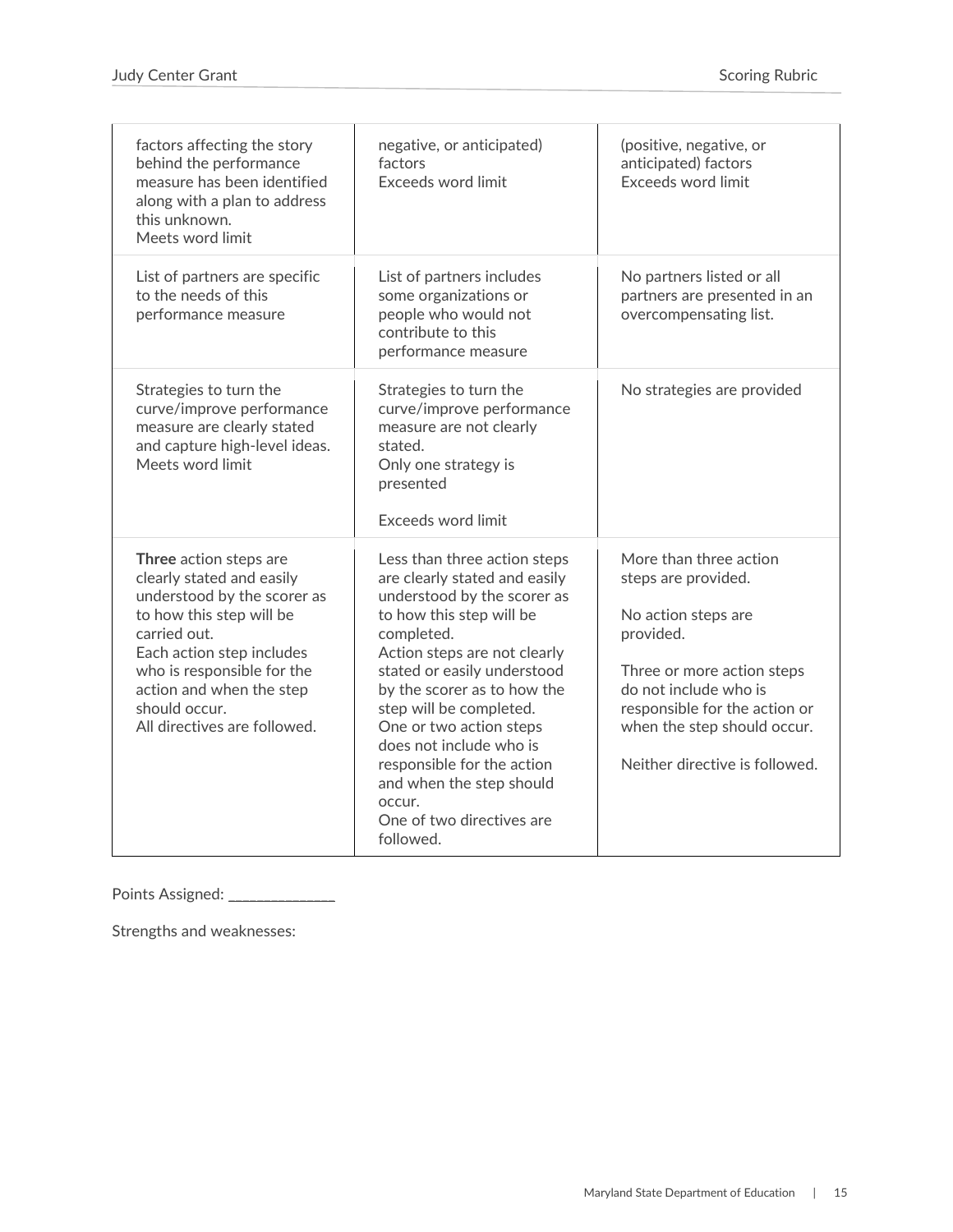# <span id="page-16-0"></span>**Criteria for Performance Measure 6: Applicant's Choice (10 points)**

- One "Better off" performance measure is selected from provided examples
- Explanation addressing how the performance measure will be tracked are clearly stated
- Explanation of current performance measure status is clearly stated
- Target for performance measure is both ambitious and realistic.
- Explanation of the story behind performance measure is comprehensive
- List of partners are specific to the needs of this performance measure
- Strategies to turn the curve/improve performance measure are clearly stated
- Action Steps are clearly stated
- Action Steps include who is responsible for the action and when the step should occur

#### **Applicant's Choice of a "Better Off" Performance Measure (10 total points)**

This performance measure must be selected from the list of "better off" performance measure options

| <b>Exemplary</b>                                                                                                                                 | <b>Meets Standard</b>                                                                                                                                      | Does Not Meet Standard                                                                              |
|--------------------------------------------------------------------------------------------------------------------------------------------------|------------------------------------------------------------------------------------------------------------------------------------------------------------|-----------------------------------------------------------------------------------------------------|
| In addition to meeting all<br>conditions listing in "Meets<br>Standard"                                                                          | Meets all conditions listed<br>for each criterion                                                                                                          | Does not meet one or more<br>of the conditions listed for<br>each criterion                         |
| Points 8-10                                                                                                                                      | Points 5-7                                                                                                                                                 | Points 0-4                                                                                          |
| Explanation addressing how<br>the performance measure<br>will be tracked are clearly<br>stated and realistic to<br>implement<br>Meets word limit | Explanation does not clearly<br>explain how the<br>performance measure will be<br>tracked or explanation is<br>vague<br>Exceeds word limit                 | No explanation provided                                                                             |
| <b>Explanation of current</b><br>performance measure status<br>is clearly articulated<br>Meets word limit                                        | Current performance<br>measure status is not clearly<br>articulated, or a well-<br>rounded answer is not<br>provided.<br>Exceeds word limit                | Current performance<br>measure status is not<br>provided                                            |
| Target for performance<br>measure is both ambitious<br>and realistic.<br>Target is stated in number or<br>percent values.                        | Target for performance<br>measure is not ambitious<br>and/or unrealistic for this<br>time period.<br>Target is not stated in a<br>number or percent value. | No target is provided, or<br>target is provided as a<br>narrative.                                  |
| Explanation of the story<br>behind performance<br>measure is comprehensive,<br>including positive, negative,<br>and anticipated factors that     | Explanation of the story<br>behind the data includes<br>some factors, without<br>providing a comprehensive<br>explanation.                                 | Explanation is not provided<br>or does not articulate the<br>story behind the data<br>proficiently. |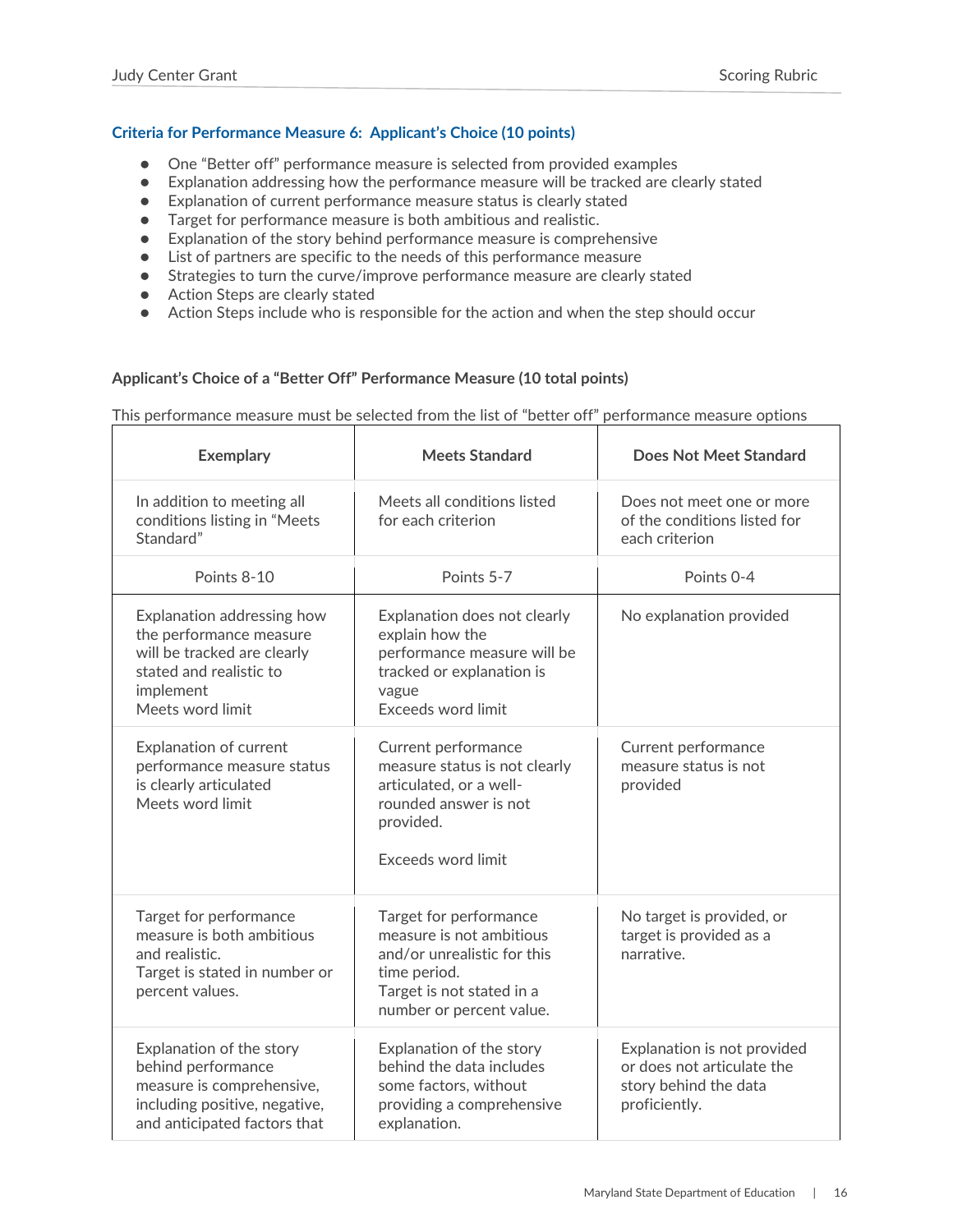| may play a role in the data.<br>Any uncertainty surrounding<br>factors affecting the story<br>behind the performance<br>measure has been identified<br>along with a plan to address<br>this unknown.<br>Meets word limit                                               | Explanation only includes<br>two of the three (positive,<br>negative, or anticipated)<br>factors<br>Exceeds word limit                                                                                                                                                                                                                                                                                                              | Explanation only includes 1<br>or none of the three<br>(positive, negative, or<br>anticipated) factors<br><b>Exceeds word limit</b>                                                                                                        |
|------------------------------------------------------------------------------------------------------------------------------------------------------------------------------------------------------------------------------------------------------------------------|-------------------------------------------------------------------------------------------------------------------------------------------------------------------------------------------------------------------------------------------------------------------------------------------------------------------------------------------------------------------------------------------------------------------------------------|--------------------------------------------------------------------------------------------------------------------------------------------------------------------------------------------------------------------------------------------|
| List of partners are specific<br>to the needs of this<br>performance measure                                                                                                                                                                                           | List of partners includes<br>some organizations or<br>people who would not<br>contribute to this<br>performance measure                                                                                                                                                                                                                                                                                                             | No partners listed or all<br>partners are presented in an<br>overcompensating list.                                                                                                                                                        |
| Strategies to turn the<br>curve/improve performance<br>measure are clearly stated<br>and capture high-level ideas.<br>Meets word limit                                                                                                                                 | Strategies to turn the<br>curve/improve performance<br>measure are not clearly<br>stated.<br>Only one strategy is<br>presented<br>Exceeds word limit                                                                                                                                                                                                                                                                                | No strategies are provided                                                                                                                                                                                                                 |
| Three action steps are<br>clearly stated and easily<br>understood by the scorer as<br>to how this step will be<br>carried out.<br>Each action step includes<br>who is responsible for the<br>action and when the step<br>should occur.<br>All directives are followed. | Less than three action steps<br>are clearly stated and easily<br>understood by the scorer as<br>to how this step will be<br>completed.<br>Action steps are not clearly<br>stated or easily understood<br>by the scorer as to how the<br>step will be completed.<br>One or two action steps<br>does not include who is<br>responsible for the action<br>and when the step should<br>occur.<br>One of two directives are<br>followed. | More than three action<br>steps are provided.<br>No action steps are<br>provided.<br>Three or more action steps<br>do not include who is<br>responsible for the action or<br>when the step should occur.<br>Neither directive is followed. |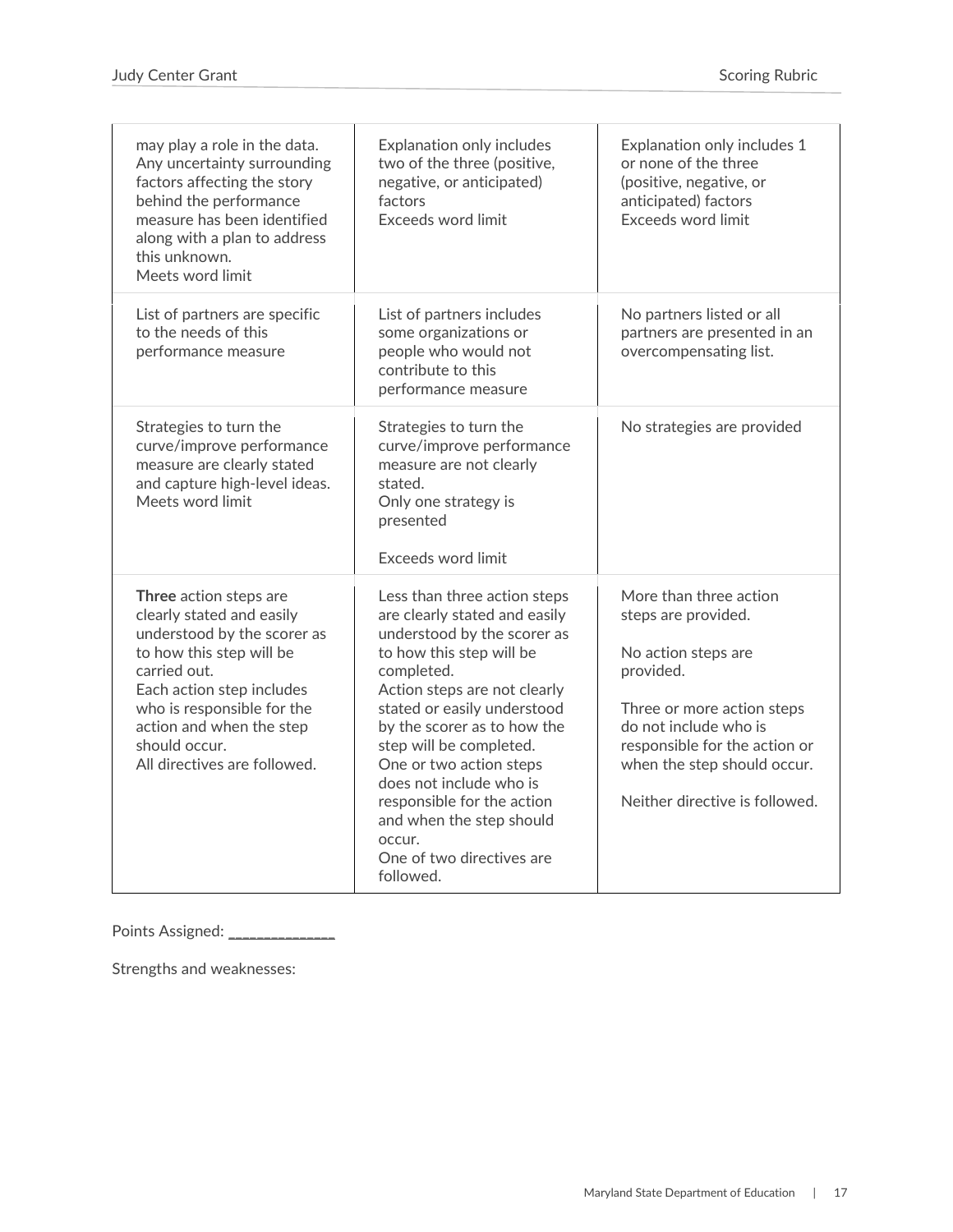# <span id="page-18-0"></span>**BUDGET NARRATIVE (30 POINTS)**

Criteria:

- Provides a budget narrative justifying all expenses.
- Presents an explanation as to how all costs are reasonable and allowable.
- Organizes line items by appropriate budget categories (i.e. "objects"), and provides totals for each category.
- Contains no vague line items. All line items are for specific expenses.
- All line items contain the calculations used to derive the expected cost.
- Covers all expenses implied or stated in the budget narrative.
- Includes only those expenses clearly stated in the budget narrative.
- Presents all requested funds and in-kind contributions for the total cost of the project.
- Follows the prescribed format (see Grant Information Guide).
- Indirect costs are calculated at a reasonable rate.
- Budget contains no mathematical errors.

# **Budget Narrative (30 points)**

| <b>Exemplary</b>                                                                                         | <b>Meets Standard</b>                                                                                              | Does Not Meet Standard                                                                                        |
|----------------------------------------------------------------------------------------------------------|--------------------------------------------------------------------------------------------------------------------|---------------------------------------------------------------------------------------------------------------|
| In addition to meeting all<br>conditions listing in "Meets<br>Standard"                                  | Meets all conditions listed<br>for each criterion                                                                  | Does not meet one or more<br>of the conditions listed for<br>each criterion                                   |
| <b>Points 24-30</b>                                                                                      | <b>Points 12-23</b>                                                                                                | Points 0-11                                                                                                   |
| Projects budget through<br>completion of grant in the<br>following requirements:                         | Limited projection of budget<br>through completion of grant<br>in at least two of the<br>following:                | Does not project budget<br>through completion of grant<br>in the following<br>requirements:                   |
| Provides a budget narrative<br>justifying all expenses as<br>they relate to the purpose of<br>the grant. | Provides a budget narrative<br>justifying most expenses,<br>some items don't align to the<br>purpose of the grant. | Provides a budget narrative,<br>but many expenses are not<br>justified.                                       |
| Presents a clear explanation<br>of costs being reasonable<br>and allowable.                              | Presents a vague<br>explanation of how costs are<br>reasonable and allowable.                                      | There are gaps in<br>explanation of costs and lack<br>demonstration of<br>reasonableness or being<br>allowed. |
| Organizes line items by the<br>budget categories and<br>provides totals for each<br>category.            | Organizes line items by the<br>budget categories and<br>provides totals for each<br>category.                      | Organizes line items by the<br>budget categories and<br>provides totals for each<br>category.                 |
| All line items contain the<br>calculations used to derive<br>the expected cost.                          | Most line items contain the<br>calculations used to derive<br>the expected cost.                                   |                                                                                                               |